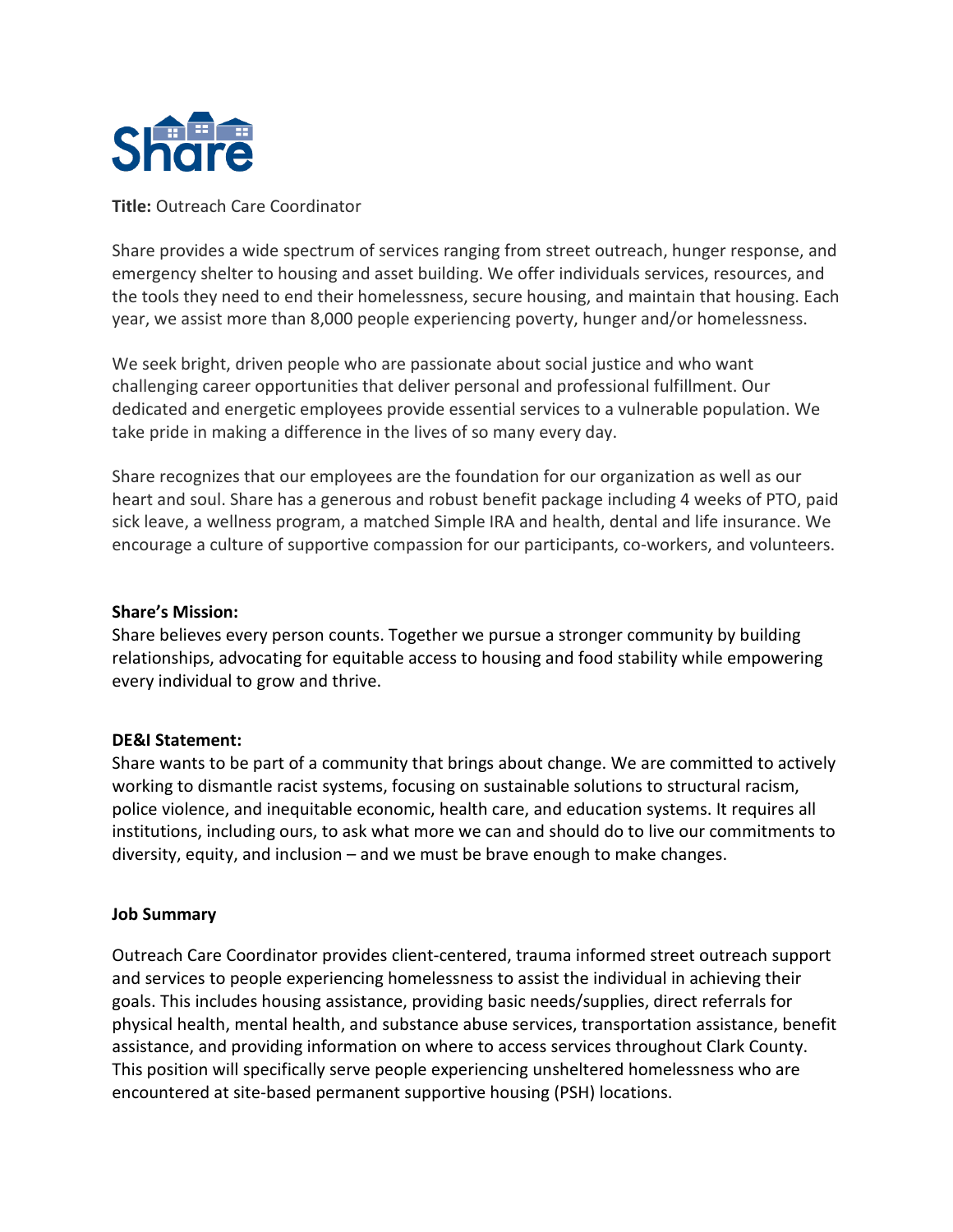Outreach Care Coordinator will provide resources to improve the health and housing outcomes of unhoused people frequenting PSH locations. This position will allow for flexible scheduling to meet the needs of clients and the facility and could include evening and weekend hours.

Knowledge, Skills and Abilities

- Knowledge of housing first philosophy, harm reduction, and trauma informed care
- Knowledge of challenges faced by those living in homelessness
- Skilled in crisis intervention techniques
- Ability to build positive and trusting relationships with diverse populations, particularly people experiencing serious and persistent mental illness and substance use disorder
- Ability to participate in program evaluation
- Ability to establish and maintain professional working relationships with community members, business owners, funders, government officials, and law enforcement

Summary of essential job functions and responsibilities

- Conduct harm reduction services including syringe/needle exchange according to Share's Syringe Service Program Policies and Procedures
- Identify and implement innovative engagement strategies to reach currently underserved persons who inject drugs
- Provide trauma informed outreach and engagement services to people experiencing homelessness
- Assist participants in linkage to desired supportive services and housing barrier reduction
- Maintain records and enter client engagement information into the HMIS database system
- Gather data and participant feedback to demonstrate outcomes of program
- Respond to crisis situations as needed
- Engage community members and local businesses to problem solve ways to effectively engage with people experiencing homelessness
- Attend staff meetings, workshops, and trainings